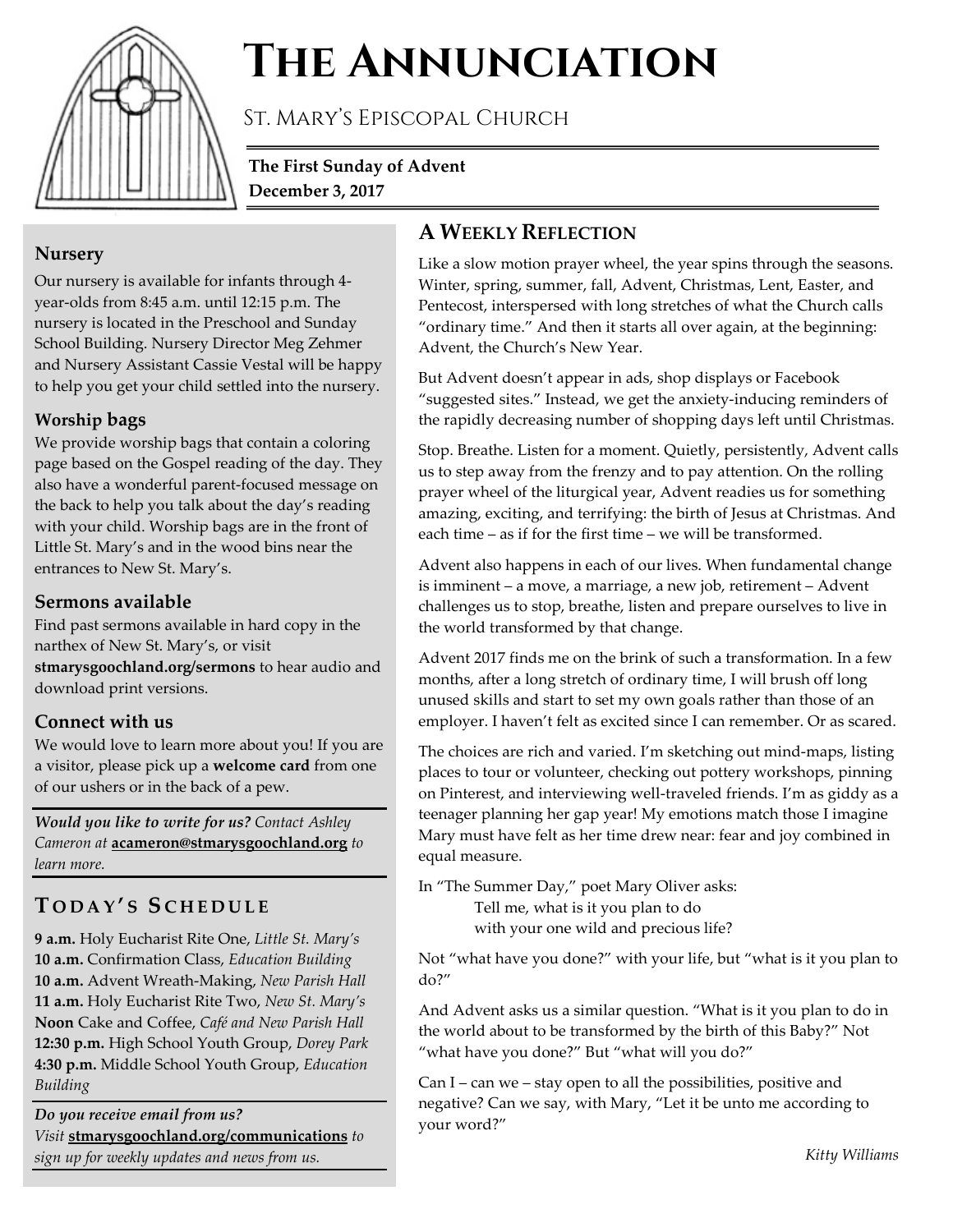WELCOME! Whether it is your first Sunday at St. Mary's, or your 401<sup>st</sup>, we're glad that you're with us. Please feel free to introduce yourself to a greeter, an usher, or one of our clergy, and **consider filling out a welcome card**. We invite you to join us on future **Sundays** at 9 a.m. for Eucharist or at 11 a.m. for Eucharist or Morning Prayer, on Wednesdays for **Noonday Prayer** at 12 p.m. in beautiful and quaint Little St. Mary's, for a **class** or **Bible study**, or for many of our other **fellowship** and **outreach** offerings. **Little St. Mary's** and **New St. Mary's** are also **open** Monday through Friday between 8:30 a.m. and 4:30 p.m. and available to you for prayer and reflection. See the back page to get a sense of what we have going on around St. Mary's.

## **LESSONS AND CAROLS NEXT SUNDAY**

Please join us for a service of **Lessons and Carols next Sunday, December 10 at 5:00 p.m.** Listen to readings and choral music telling the story of the birth of Christ, and **raise your voices** in song **with the St. Mary's Choir and Children's Choir** in traditional carols of Advent and Christmas. It is a wonderful tradition you don't want to miss!

## **SPIRITUAL FORMATION AND ADULT EDUCATION**

**Men's Spiritual Practice continues this Tuesday, December 5 through December 19 at 7:30 a.m.** in the Old Parish Hall**.** Bob Hetherington **invites men of all ages to participate** in a one-hour time of silence, reflection, sharing, and prayer that focuses on the Gospel reading for the following Sunday.

In 2015, the Dalai Lama and Archbishop Desmond Tutu sat down to talk about the nature of joy, **how to find joy in a dark and difficult world,** and, most importantly, how to cultivate joy. This week-long conversation was crafted into *The Book of Joy*. **Join Andrew Moore at 6 p.m. in the Old Parish Hall on Wednesday, December 6** and 13 as we discuss the Pillars of Joy that are laid out in the book and practices we can incorporate into our everyday lives. **Copies of** *The Book of Joy* **are available** for purchase in the Café or online. **On December 6 we will look at the second three pillars:** Humor, Acceptance, and Forgiveness.

In *The Soul of Christmas,* Thomas Moore delves into the stories surrounding the birth of Jesus and how they **remind us of the infinite possibilities of life** available to all of us. **Join Weezie Blanchard at 10 a.m. in the Library on Thursday, December 7** and 21 as we discuss the ways that Moore **invites us to deepen our appreciation** for what is holy in all of our lives throughout the year. Copies of *The Soul of Christmas* are available for purchase in the Café or online.

#### **CHILDREN AND YOUTH**

**Children's Lessons and Carols** is at 4 p.m. on Sunday, December 24. We are busy getting ready for one of our dearest services of the year. **Volunteers are always needed** to help our littlest members tell the story. Adults who are **interested in assisting with the program, please contact** Anne McCoy at *ritterah@gmail.com* or Nancy Ritter at *nancy.ritter@gmail.com*. Also, save the date for a **full rehearsal on Saturday, December 23 at 9:30 a.m.**

While you are here this morning, please be sure to **pick up an Advent in a Box resource material.** This box contains simple **items and meditations for old and young alike.** It is a helpful way **to bring a sense of joyful and expectant waiting home** for yourself and for your family.

**High School Youth Group** is doing something slightly different today! We'll **leave from St. Mary's Education Building at 12:30 p.m.** to **play Disc Golf**! We'll play at Dorey Park and be back to the church around 4:00 p.m. Regardless of whether you've played before, this will be an excellent time! For more information please contact Matt Rawls at *mrawls@stmarysgoochland.org*.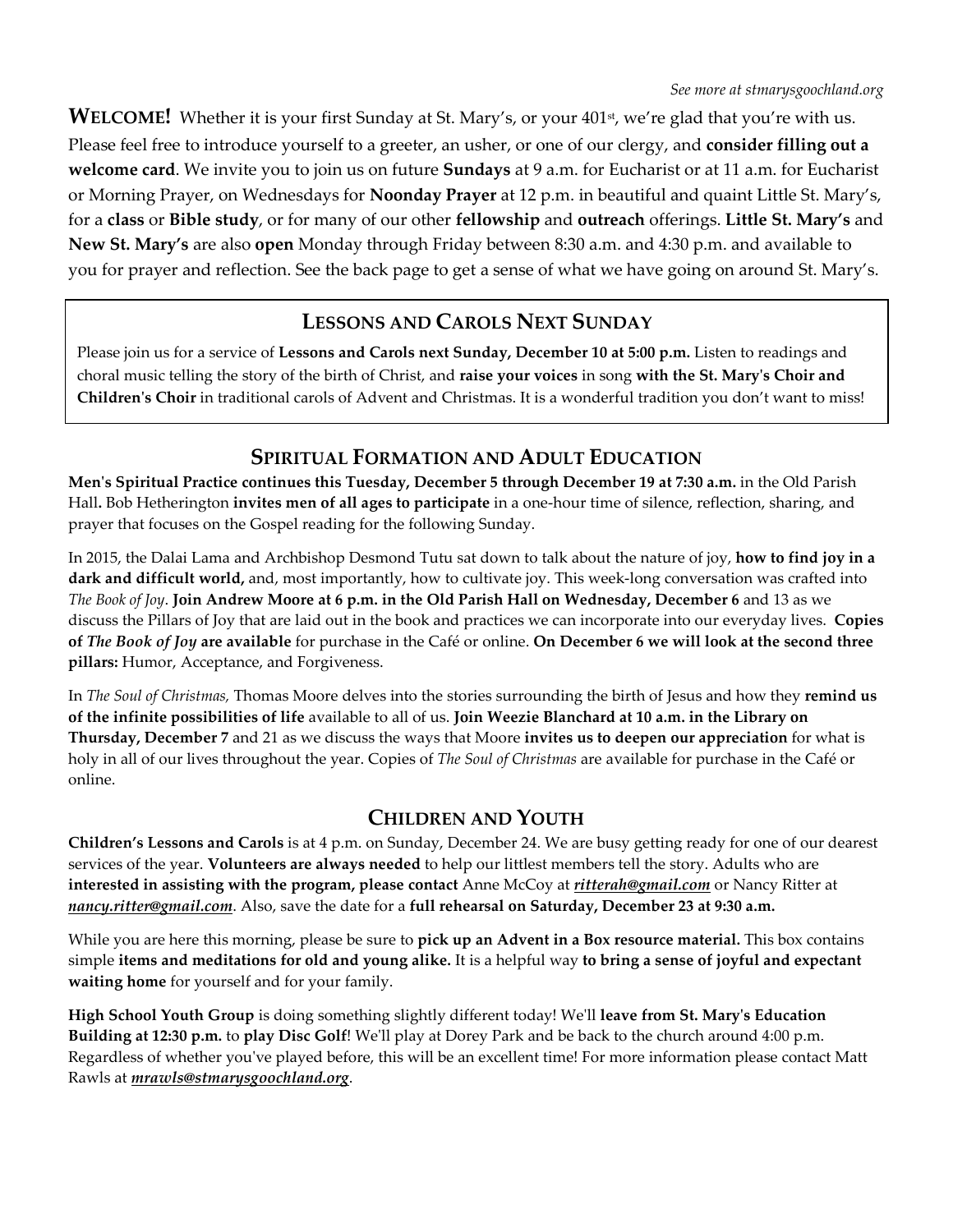**Middle School Youth Group is back today from 4:30-6:00 p.m.** in the Education Building. **Gather for food, fun, and fellowship.** Please bring \$5 for pizza! Open to all students, grades 6-8. For more information please contact Matt Rawls at *mrawls@stmarysgoochland.org*.

#### **OUTREACH**

**The Giving Tree** is in the Dover Lounge! St. Mary's will once again **sponsor four families from the Goochland Christmas Mother** as well as collect Food Lion gift cards to be distributed for Christmas**.** Grab an ornament or two with the gift needs on them and sign the board. **Please bring the gifts wrapped with the ornament and drop them under the tree by next Sunday, December 10.**

**Goochland Free Clinic and Family Services Clothes Closet drive** is happening! Throughout Advent, St. Mary's is **collecting gently used and clean items for infants, children, teenagers, and adults**. Collection boxes are located in the New Parish Hall. A list of needed items can be found in the Café area. For further information or if you have questions, contact Ashley Cameron at *acameron@stmarysgoochland.org*.

**Save the date for the Ecuador Mission Adult Forum!** Join the mission team which recently returned from a week in Quito, Ecuador **on Sunday, December 17 at 10 a.m. in the New Parish Hall.** Come hear about the amazing work the Episcopal Church is doing, the connections made between Emaus Episcopal Church and St. Mary's, and **learn about how to become involved.**

#### **WORSHIP**

Each Wednesday in Advent, we invite you to attend a **special time of contemplative meditation** and prayer beginning **20 minutes before Noonday Prayer at 12 p.m.** and Evening Prayer at 5:30 p.m.

**Advent** is a **special season of joyfully awaiting what's coming**, you will notice different hymns and prayers in our Sunday services, and we will celebrate Holy Eucharist at both services throughout Advent and Christmas. Some other highlights of Advent and Christmas at St. Mary's include:

- **Evening Prayer** on **Wednesdays** (December 6, 13, and 20) at **5:30 p.m.** in Little St. Mary's.
- **Lessons and Carols on Sunday, December 10** at 5 p.m. in New St. Mary's.

**Please note the following schedule for Christmas Eve and Christmas Day:**

- **Advent 4 Holy Eucharist Rite Two** service at **10 a.m. on Sunday, December 24** in New St. Mary's
- **Christmas Eve** services on **Sunday, December 24**, will include **Children's Lessons and Carols at 4 p.m.** in New St. Mary's, **Choral Prelude and Holy Eucharist Rite Two at 7 p.m.** in New St. Mary's, and **Holy Eucharist Rite One at 11 p.m.** in Little St. Mary's.
- The **Christmas Day** service will be **Holy Eucharist Rite One at 10 a.m.** in Little St. Mary's.

#### **FELLOWSHIP**

You don't have to be a master chef to **volunteer in the kitchen** for fellowship events! There are **opportunities for all skill levels** including chopping vegetables, making coffee, setting the tables, working alongside the chef, or creating simple flower arrangements. The Fellowship Committee is in **need of volunteers** for the upcoming **Parish Breakfast** on Sunday, December 10, the **Seniors Lunch** on Tuesday, December 12, and the **Parish Supper** on Wednesday, December 13. **Please email the group** at *saintmarysfellowship@gmail.com* if you can help or want to learn more.

**A delicious Parish Breakfast** for all ages is being served next **Sunday, December 10 beginning at 9:30 a.m.** in the New Parish Hall. Suggested donation of \$4/person, maximum of \$15/family.

**Special Christmas edition of the Seniors Lunch next Tuesday, December 12** in the New Parish Hall at **12 p.m.** Students from St. Mary's Episcopal School will lead us in carols. **All ages are welcome!** Suggested donation is \$5.

**Parish Supper** is on the **second Wednesday** this month! Take a moment to pause from the hustle and bustle of this season and sit down with the St. Mary's community. Join us next **Wednesday, December 13** starting at 5:30 p.m.